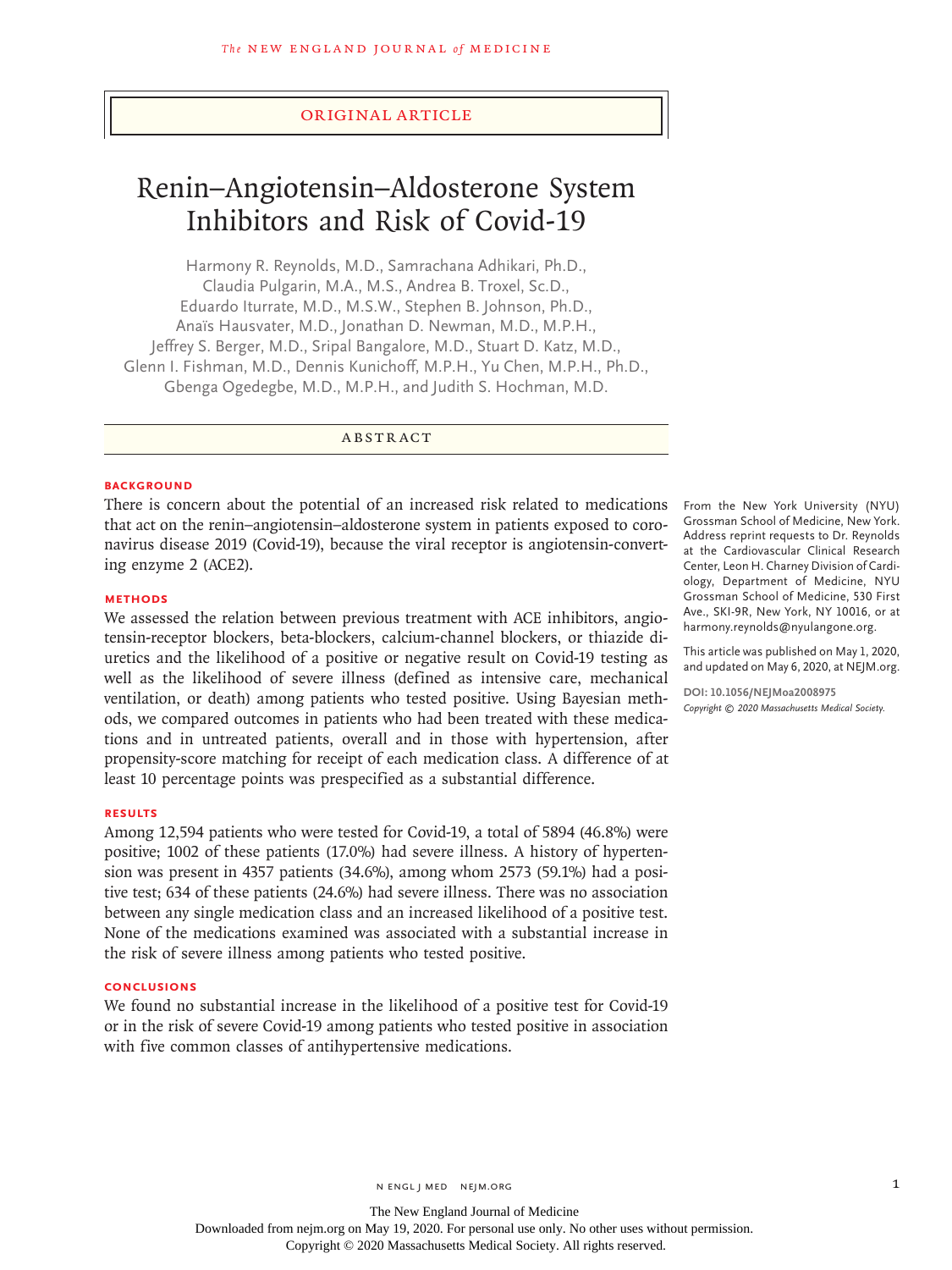EVERE ACUTE RESPIRATORY SYNDROME<br>
coronavirus 2 (SARS-CoV-2), the virus that<br>
causes coronavirus disease 2019 (Covid-19),<br>
can infect host cells by means of interaction evere acute respiratory syndrome coronavirus 2 (SARS-CoV-2), the virus that causes coronavirus disease 2019 (Covid-19), with membrane-bound angiotensin-converting enzyme 2 (ACE2) on respiratory epithelium.<sup>1</sup> ACE2 is part of the renin–angiotensin–aldosterone system (RAAS) and its neurohormonal pathways; treatment with RAAS inhibitors can increase tissue expression of ACE2 and its presentation at the cell surface.<sup>2</sup> For this reason, it has been suggested that treatment with ACE inhibitors or angiotensin-receptor blockers (ARBs) might increase the risk of Covid-19 after exposure to SARS-CoV-2.<sup>2-7</sup> Some have suggested that calciumchannel blockers, which do not act on the RAAS, may be the preferred antihypertensive agents during the Covid-19 pandemic.<sup>8</sup> Further fueling these concerns is the observation that hypertension may be associated with an increased risk of death among patients with Covid-19. A large, multicenter study on hypertension and risk of Covid-19 indicated that 24% of patients with severe disease had hypertension, as compared with 14% of patients with nonsevere disease, although that analysis was not adjusted for other clinical features.<sup>9</sup>

However, ACE2 is protective in animal models of acute lung injury, and pretreatment with ACE inhibitors, ARBs, or beta-blockers may reduce the extent of experimentally induced lung injury and improve outcomes, an effect mediated by inhibition of the RAAS.<sup>2,10-15</sup> Thus, others have hypothesized that these medications could theoretically be beneficial, reducing the risk of severe disease among patients with Covid-19.<sup>2</sup>

Owing to the high global prevalence of hypertension (estimated to be 46% among adults in the United States), the relation between antihypertensive medications and Covid-19 outcomes is very important to public health.<sup>2,16</sup> These considerations led the Heart Failure Society of America, the American College of Cardiology, and the American Heart Association to issue a joint statement calling for immediate research into this issue.<sup>17</sup> We sought to estimate the association between the use of antihypertensive medications and the likelihood of a positive test for Covid-19 as well as the likelihood of severe Covid-19 (defined as intensive care, mechanical ventilation, or death) in a cohort of patients in a large health care network in New York City, an epicenter of the global Covid-19 pandemic.

#### Methods

# **Patient Population**

We identified all the patients in the New York University (NYU) Langone Health electronic health record who had Covid-19 test results recorded from March 1 to April 15, 2020, including tests sent to commercial laboratories, tests performed at our local laboratory, and tests ordered by NYU Langone Health providers and conducted at the New York City or State Department of Health. Patients were deemed to be Covid-19–positive if any test was positive for SARS-CoV-2 RNA and Covid-19–negative if all tests were negative.

#### **Medication and History Assessment**

For each identified patient with Covid-19 test results, we extracted medical history from the chart on the basis of discretely documented diagnostic codes that had been entered into the medical history or problem list sections of the medical record or on the basis of encounter diagnoses, and we characterized the patient as having or not having a history of hypertension, heart failure, myocardial infarction, diabetes, chronic kidney disease, and obstructive lung disease (e.g., asthma and chronic obstructive pulmonary disease) on the basis of documentation present in the preceding 18 months, because these disorders are often treated with the medications of interest (Table S1 in the Supplementary Appendix, available with the full text of this article at NEJM.org). We extracted medication data for each patient, on the basis of the history in the electronic health record, and defined previous treatment with an antihypertensive medication as use of the medication within the preceding 18 months, provided that there was no evidence that the medication was discontinued at least 1 month before the Covid-19 test. The criteria for medication use included clinical documentation in the chart of prescribed medications. Medication lists and problem lists are updated frequently in our electronic health record by clinicians, who are routinely prompted by the system to cross-reference the medication list with pharmacy fill records and to ask patients about adherence.

We report here on the following classes of antihypertensive medication — ACE inhibitors, ARBs, beta-blockers, calcium-channel blockers, and thiazide diuretics. We also analyzed the composite of treatment with ACE inhibitors or ARBs,

The New England Journal of Medicine Downloaded from nejm.org on May 19, 2020. For personal use only. No other uses without permission.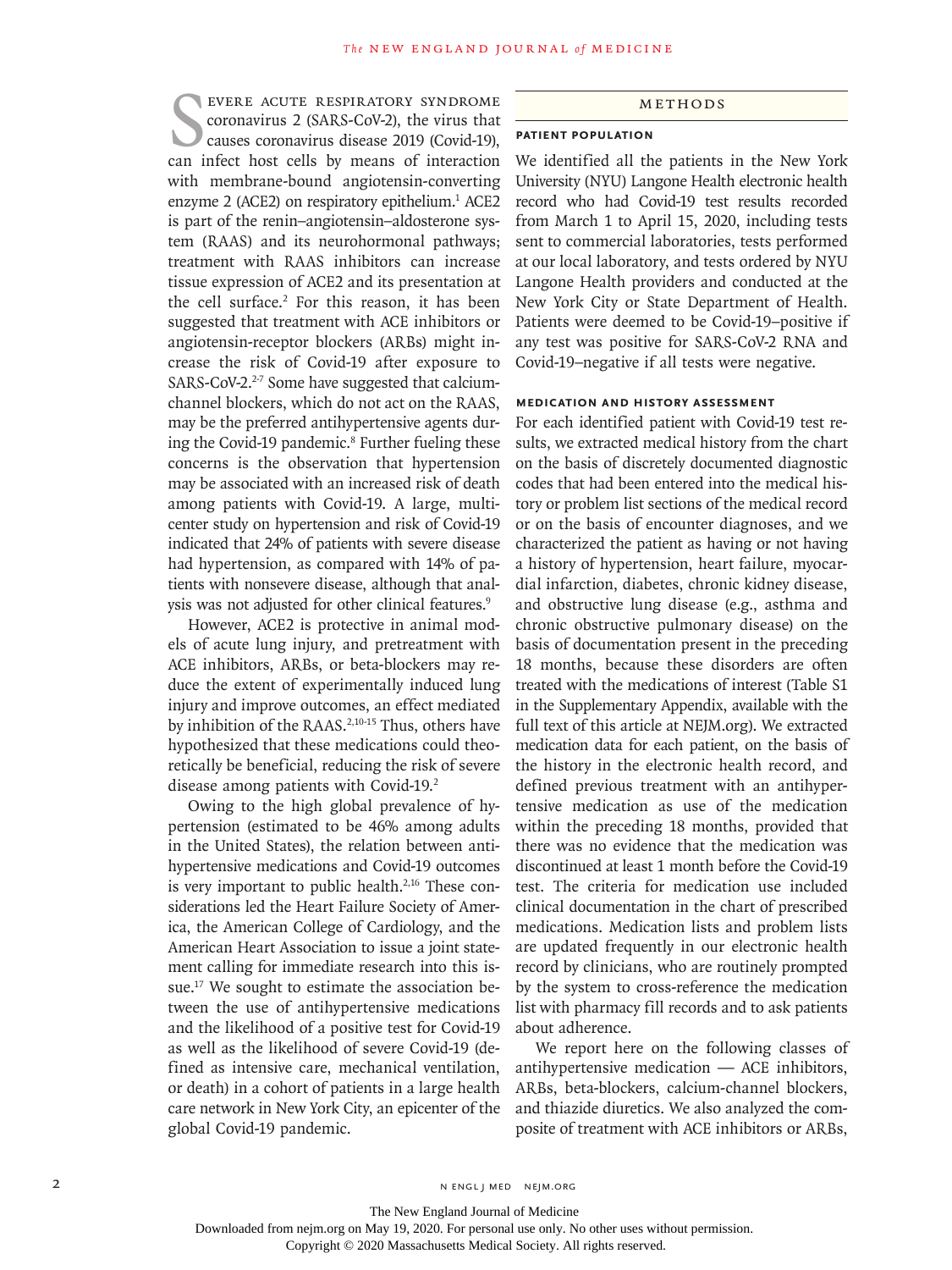because they act on the same system and are rarely used together. In this study, we considered sacubitril–valsartan to be an ARB.

## **Study Oversight**

Our observational study was designed by the authors and approved with a waiver of authorization and informed consent by the institutional review board of the NYU Grossman School of Medicine. The data were analyzed by three of the authors, who vouch for the analysis. Four of the authors vouch for the accuracy of the data. The first author prepared the first draft of the manuscript. Four of the authors had full access to the data and were responsible for the decision to submit the manuscript for publication.

#### **Analysis Overview**

We calculated the percentages of patients who were Covid-19–negative and who were Covid-19– positive among tested patients, both overall and among patients with a history of hypertension as noted in the electronic health record. Patients with no medical record data other than the Covid-19 test result were excluded from the analysis. Among the patients with a positive Covid-19 test result, we identified patients with severe Covid-19, which was defined as admission to the intensive care unit (ICU), the use of invasive or noninvasive mechanical ventilation, or death. We computed the percentages of patients who met and those who did not meet this definition of severe illness as of April 15, 2020, among patients who tested positive for Covid-19.

To address confounding by indication and other sources of bias arising from the use of observational data, we estimated a propensity score for the likelihood of treatment with each medication class of interest, and we matched patients who had been treated with each medication class to those who had not been treated with that medication class using a 1:1 ratio without replacement, according to the estimated propensity scores.<sup>18</sup> We assessed the percentage of patients who tested positive for Covid-19 and the percentage of patients with a positive test who had severe Covid-19, in relation to each medication class, using data before and after matching.

#### **Statistical Analysis**

For a given medication class, we used propensityscore models that adjusted for the following variables — age; sex; race; ethnic group; body-mass index; smoking history; history of hypertension, myocardial infarction, heart failure, diabetes, chronic kidney disease, and obstructive lung disease (e.g., asthma and obstructive pulmonary diseases); and other classes of medication. Propensity-score matching was implemented with the use of a nearest-neighbor strategy. The caliper for the matching was specified in the nearest-neighbor strategy if the unspecified approach did not result in satisfactory balance. For body-mass index, the mean value was imputed for patients with missing data. Our goal was to rule out a clinically meaningful difference in risk, which we defined a priori as an absolute difference of at least 10 percentage points in the likelihood of a positive or negative test for Covid-19 and in the likelihood of the presence or absence of severe Covid-19. Our primary analysis involved patients with hypertension. We also analyzed data from all patients, without regard to hypertension.

Before and after creating the matched sets for each medication class, we computed the difference in the likelihood of the outcome between patients who had been treated and those who had not been treated with each medication class, and we sampled from the posterior distribution of the difference in these proportions using the posterior probabilities conditional on the outcomes in each medication group and a prior distribution. As our prior distribution, we assumed a Beta (*a*,*b*) distribution, a conjugate to the binomial distribution, with both shape parameters *a* and *b* equal to 1. Because very few data are currently available, these uninformative parameters produce prior probabilities of outcomes that are distributed uniformly between 0 and 1. We estimated the difference as the median of the posterior samples, along with a 95% credible interval for the difference. Association between a medication class and an outcome was considered to be present when the 95% credible interval excluded zero. A substantial difference was considered to be present when the lower boundary of the 95% credible interval exceeded zero and the upper boundary exceeded 10 percentage points. We conducted sensitivity analyses using traditional frequentist approaches rather than Bayesian approaches and using adjusted logistic regression rather than propensity-score matching. Analyses were performed with the use of R statistical software, version 3.6.1 (with the libraries MatchIt and BayesianFirstAid).

n engl j med nejm.org 3

The New England Journal of Medicine

Downloaded from nejm.org on May 19, 2020. For personal use only. No other uses without permission.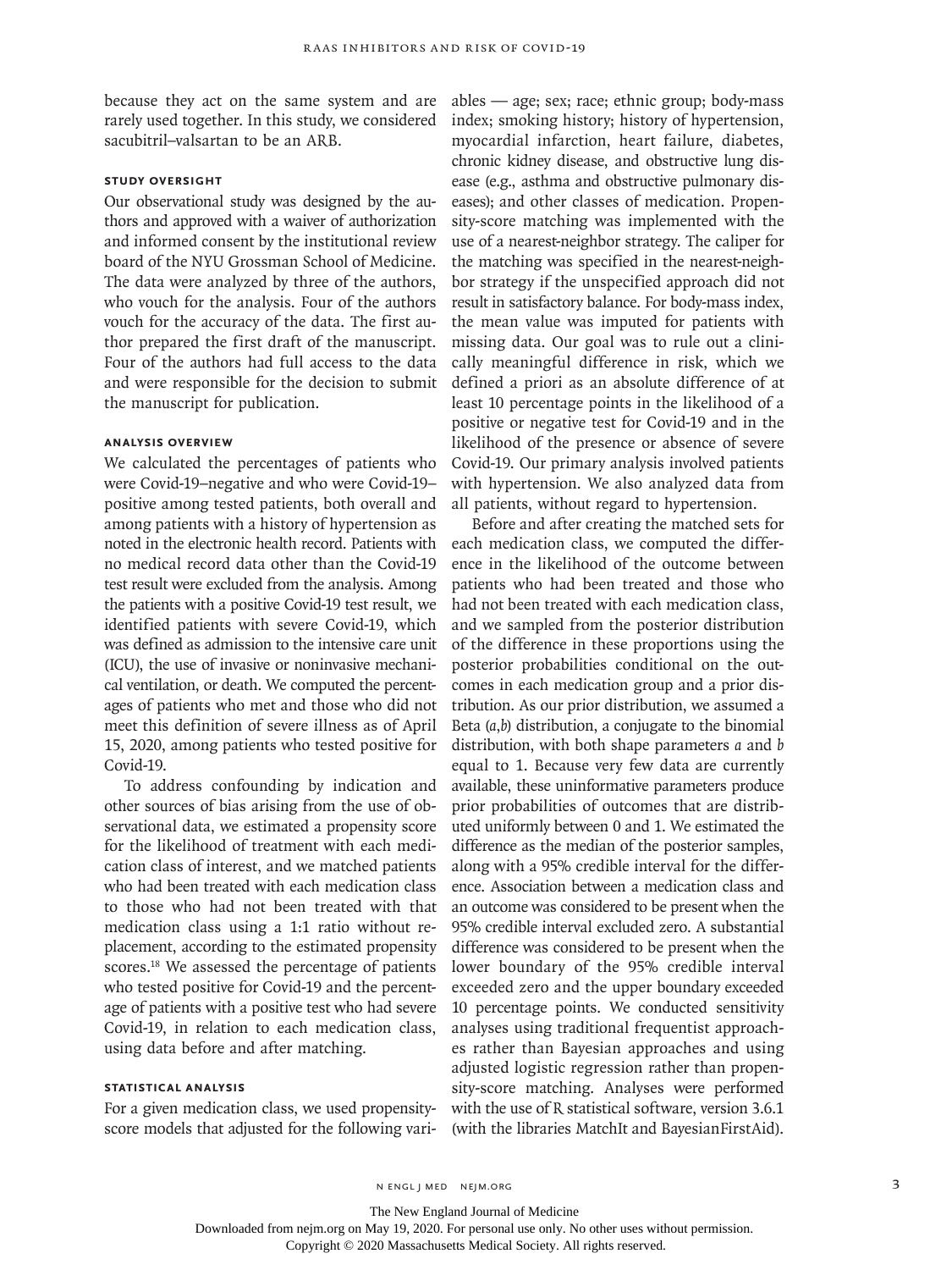#### Results

#### **Characteristics of the Patients**

As of April 15, 2020, a total of 12,594 patients had a Covid-19 test result and had an office, emergency department, or inpatient encounter in the NYU Langone Health system. Among these patients, 5894 (46.8%) had a positive test result and 6700 (53.2%) had a negative test result (Fig. 1). Among the 5894 patients with a positive test, 1002 (17.0%) had severe Covid-19, as indicated by ICU admission (in 726 patients), mechanical ventilation (in 311), or death (in 447) by April 15, 2020. The characteristics of the patients in the study population are shown in Table 1.

#### **Medication Use and Covid-19 Test Results in Patients with Hypertension**

Among the 12,594 patients who underwent testing for Covid-19, a total of 4357 (34.6%) had a history of hypertension; of these patients, 2573 (59.1%) were Covid-19–positive and 1784 (40.9%) were Covid-19–negative. The results of Covid-19 testing stratified according to previous treatment with each medication class in matched patients are shown in Table 2. We ruled out an absolute difference of at least 10 percentage points in the likelihood of a positive test with at least 97.5% certainty for ACE inhibitors, ARBs, beta-blockers, calcium-channel blockers, and thiazide diuretics.

The results of the unmatched analyses are

shown in Table S2. In the unmatched analyses, several medication classes were associated with a higher likelihood of testing positive for Covid-19, probably owing to confounding by characteristics of the patients who were treated. Results of propensity-score–matching quality are shown in Tables S4 through S9. The standardized mean differences for each class of medication was greatly reduced after matching.

#### **Medication Use and Covid-19 Severity in Patients with Hypertension**

Among the 2573 patients with hypertension and positive results on Covid-19 testing, 634 (24.6%) had severe Covid-19, as indicated by ICU admission (in 422 patients), mechanical ventilation (in 165), or death (in 343) by April 15, 2020. The likelihood of severe Covid-19 among patients who tested positive, matched on propensity score for previous treatment with each medication class, is shown in Table 3. We ruled out a substantial difference  $(≥10$  percentage points) in the likelihood of severe illness with at least 97.5% certainty for all the medication classes. There was a slightly higher likelihood of severe illness associated with the previous use of calcium-channel blockers (median difference between treated patients and untreated patients, 4.4 percentage points; 95% credible interval, 0.5 to 8.2). The results of unmatched analyses are provided in Table S3.



4 **n** engl j med neglecting in the neglection of  $\alpha$  is neglected in the neglection of  $\alpha$ 

The New England Journal of Medicine

Downloaded from nejm.org on May 19, 2020. For personal use only. No other uses without permission.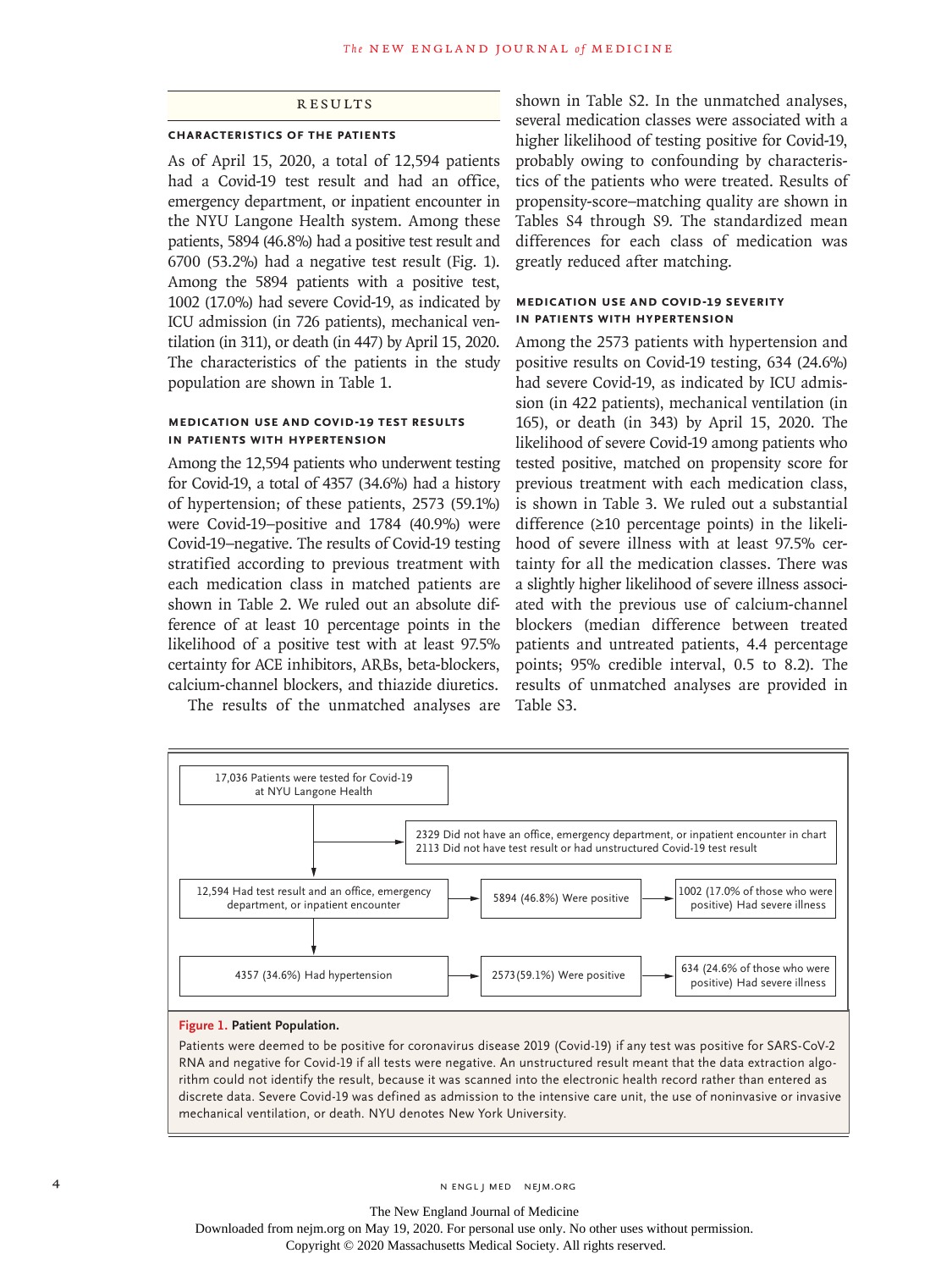| Table 1. Characteristics of the Study Population of Patients Tested for Covid-19.* |                                            |                                     |
|------------------------------------------------------------------------------------|--------------------------------------------|-------------------------------------|
| Characteristic                                                                     | Patients with Hypertension<br>$(N = 4357)$ | <b>All Patients</b><br>$(N=12,594)$ |
| Median age (interquartile range) - yr                                              | $64(54 - 75)$                              | $49(34-63)$                         |
| Female sex - no. (%)                                                               | 2143 (49.2)                                | 7365 (58.5)                         |
| Race - no. (%) <sup>+</sup>                                                        |                                            |                                     |
| <b>Black</b>                                                                       | 875 (20.1)                                 | 1895 (15.0)                         |
| Asian                                                                              | 325(7.5)                                   | 1109(8.8)                           |
| White                                                                              | 2098 (48.2)                                | 5862 (46.5)                         |
| Other                                                                              | 1059 (24.3)                                | 3728 (29.6)                         |
| Hispanic ethnic group - no. (%) <sup>+</sup>                                       | 662 (15.2)                                 | 2106 (16.7)                         |
| >1 Test for Covid-19 - no. (%)                                                     | 693 (15.9)                                 | 1363 (10.8)                         |
| Smoking status - no. (%)                                                           |                                            |                                     |
| Current smoker                                                                     | 231(5.3)                                   | 638(5.1)                            |
| Former smoker                                                                      | 1200 (27.5)                                | 2227 (17.7)                         |
| Never smoked                                                                       | 2573 (59.1)                                | 8420 (66.9)                         |
| Missing data                                                                       | 353(8.1)                                   | 1309 (10.4)                         |
| Median body-mass index (interquartile range) :                                     | 28.7 (24.9-33.1)                           | 27.4 (24.7-23.9)                    |
| History of hypertension - no. (%)                                                  | 4357 (100)                                 | 4357 (34.6)                         |
| History of heart failure - no. (%)                                                 | 703 (16.1)                                 | 784 (6.2)                           |
| History of myocardial infarction - no. (%)                                         | 460 (10.6)                                 | 525(4.2)                            |
| History of diabetes - no. (%)                                                      | 1730 (39.7)                                | 2271 (18.0)                         |
| History of chronic kidney disease - no. (%)                                        | 1090 (25.0)                                | 1214 (9.6)                          |
| History of obstructive lung disease - no. (%)                                      | 980 (22.5)                                 | 1833 (14.6)                         |
| Medications - no. (%)                                                              |                                            |                                     |
| <b>ACE</b> inhibitor                                                               | 954 (21.9)                                 | 1044(8.3)                           |
| ARB                                                                                | 1238 (28.4)                                | 1328 (10.5)                         |
| <b>ACE</b> inhibitor or ARB                                                        | 2141 (49.1)                                | 2319 (18.4)                         |
| Beta-blocker                                                                       | 1381 (31.7)                                | 1686 (13.4)                         |
| Calcium-channel blocker                                                            | 1577 (36.2)                                | 1672(13.3)                          |
| Thiazide diuretic                                                                  | 903 (20.7)                                 | 989 (7.9)                           |

\* Percentages may not total 100 because of rounding. ACE denotes angiotensin-converting enzyme, ARB angiotensinreceptor blocker, and Covid-19 coronavirus disease 2019.

† Information on race and ethnic group was obtained from entries in the medical record, as reported by the patients.

‡ The body-mass index is the weight in kilograms divided by the square of the height in meters. Data were available for 95.3% of the patient population, and the mean value was imputed in the remaining patients.

#### **Analyses in All Propensity-Score–Matched Patients**

The results of Covid-19 testing stratified according to previous treatment with each medication class in all propensity-score–matched patients, without regard to hypertension history, are shown in Table 2. We ruled out a substantial difference in the likelihood of severe Covid-19 with at least 97.5% certainty for all the medication classes. Patients who had been taking a beta-blocker had a the patients who tested positive, matched on pro-

marginally lower likelihood of a positive Covid-19 test than did matched patients who were not taking a beta-blocker (median difference, −3.8 percentage points; 95% credible interval, −7.1 to −0.4). The results of the unmatched analyses are shown in Tables S2 and S3, and the results of propensity-score–matching quality are shown in Tables S10 through S15.

The likelihood of severe Covid-19 among all

The New England Journal of Medicine

Downloaded from nejm.org on May 19, 2020. For personal use only. No other uses without permission.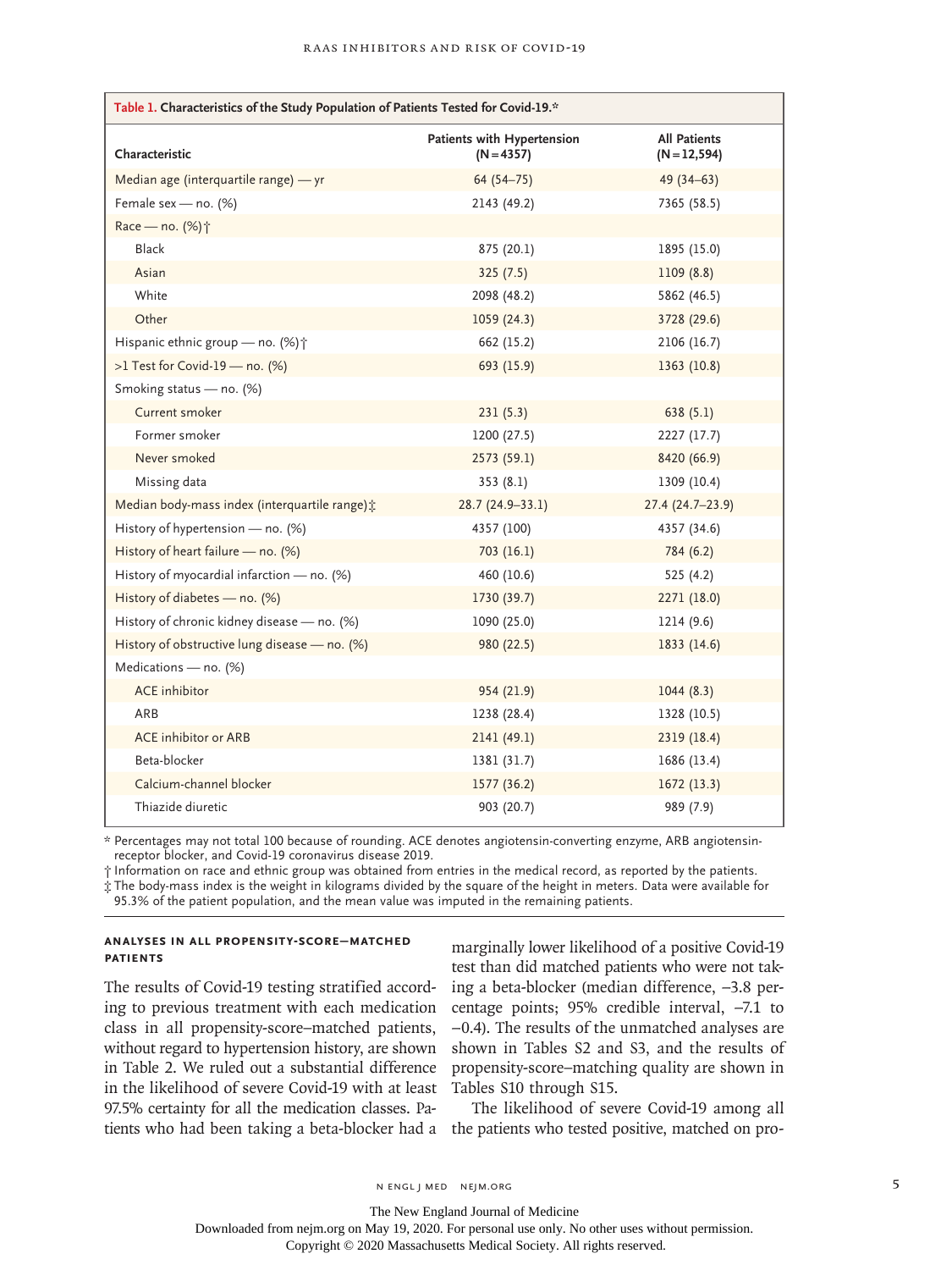Median Difference Median Difference percentage points  $-3.8$   $(-7.1$  to  $-0.4)$ Beta-blocker 79.31 (57.31 (57.3 to −2.7 (−5.3 to 1.0) −2.7 (−6.3 to 1.0) 92.7 (−5.3 to 1.0, 92.1 to −0.4) 912/1<br>Beta-blocker 79.8 (−7.1 to −0.4) *no./total no. (%) percentage points no./total no. (%) percentage points*  $0.5$   $(-2.6$  to  $3.6)$  $0.9$   $(-2.3$  to  $4.3)$  $-2.5 (-6.7 to 1.6)$  $2.2$  (-1.9 to 6.3)  $-4.2$   $(-8.5$  to 0.2) ACE inhibitor 584/954 (61.2) 583/954 (61.1) 0.1 (−4.3 to 4.5) 627/1044 (60.1) 653/1044 (62.5) −2.5 (−6.7 to 1.6) ARB 629/1057 (59.5) 612/1057 (57.9) 1.6 (−2.6 to 5.8) 664/1137 (58.4) 639/1137 (56.2) 2.2 (−1.9 to 6.3) ACE inhibitor or ARB 1019/1692 (60.2) 386/1692 (58.3) 2.0 (−1.4 to 5.3) 1110/1909 (58.1) 1101/1909 (57.7) 0.5 (−2.6 to 3.6) Calcium-channel blocker 950/1577 (60.2) 930/1577 (59.0) 1.3 (−2.2 to 4.7) 992/1672 (59.3) 976/1672 (58.4) 0.9 (−2.3 to 4.3) Thiazide diuretic 515/903 (580,980 549) 540/986 (57.6) 549/986 (57.6) 549/986 (55.7) 590/986 549/986 (59.8) 590/<br>Thiazide diuretic 50.5/903 590/900 549 (95% CI) **Table 2. Likelihood of Positive Test for Covid-19, According to Treatment with Various Antihypertensive Agents, among Propensity-Score–Matched Patients, with Hypertension**  Table 2. Likelihood of Positive Test for Covid-19, According to Treatment with Various Antihypertensive Agents, among Propensity-Score-Matched Patients, with Hypertension All Matched Patients **Medication Matched Patients with Hypertension All Matched Patients** Covid-19 in Patients Covid-19 in Patients Not Treated with 653/1044 (62.5) 639/1137 (56.2) 1101/1909 (57.7) 976/1686 (57.9) 976/1672 (58.4) Not Treated with 590/986 (59.8) Medication Medication no./total no. (%) Covid-19 in Patients Covid-19 in Patients 627/1044 (60.1) 1110/1909 (58.1) 664/1137 (58.4) 912/1686 (54.1) 992/1672 (59.3) 549/986 (55.7) Treated with Medication Treated with Medication Median Difference Median Difference percentage points  $0.1 (-4.3 to 4.5)$  $-2.7(-6.3 to 1.0)$ 1.3  $(-2.2 \text{ to } 4.7)$ 1.6  $(-2.6 to 5.8)$  $2.0$  (-1.4 to 5.3)  $-0.6$   $(-5.1$  to 3.9) (95% CI) Matched Patients with Hypertension Covid-19 in Patients Covid-19 in Patients Not Treated with Not Treated with 986/1692 (58.3) 829/1381 (60.0) 930/1577 (59.0) 612/1057 (57.9) 583/954 (61.1) 520/903 (57.6) Medication Medication no./total no. (%) Covid-19 in Patients Covid-19 in Patients (019/1692 (60.2) 792/1381 (57.3) 950/1577 (60.2) 629/1057 (59.5) 584/954 (61.2) 515/903 (57.0) Treated with Treated with Medication Medication Calcium-channel blocker ACE inhibitor or ARB Thiazide diuretic ACE inhibitor and Overall.\* **and Overall.\*** Beta-blocker Medication ARB

\* Patients were propensity-score matched for age; sex; race; ethnic group; body-mass index; smoking history; history of hypertension, myocardial infarction, heart failure, diabetes, chronic<br>kidney disease, and obstructive Patients were propensity-score matched for age; sex; race; ethnic group; body-mass index; smoking history; history of hypertension, myocardial infarction, heart failure, diabetes, chronic kidney disease, and obstructive lung disease (e.g., asthma and obstructive pulmonary diseases); and other classes of medication. CI denotes credible interval. pensity score for previous treatment with each medication class, is shown in Table 3. We ruled out a substantial difference in the likelihood of severe Covid-19 with at least 97.5% certainty for all the medication classes. Sensitivity analyses with the use of frequentist analyses of propensi ty-score–matched sets and multivariate logistic regression showed unchanged conclusions in every case (Tables S16 through S19).

### Discussion

In this observational analysis in a cohort of more than 12,500 patients who were tested for Covid-19 in a large health network in New York City, previous treatment with medications acting on the RAAS was not associated with a higher risk of testing positive for Covid-19. There was also no substantially higher risk (by  $\geq 10$  percentage points) of severe Covid-19 associated with any of the medications studied among the patients with a positive test in our cohort. In most cases, the study sample size permitted us, with a high degree of confidence, to rule out that the risk was higher — even by as little as 6 percentage points — among treated patients than among untreated patients. An effect size smaller than 10 percentage points may be of clinical interest, but we elected to report our findings now before the accrual of a larger sample in order to provide actionable information to the medical communi ty, given the urgency and the rapid progression of the pandemic. Our findings may help to allay concerns on the part of patients and providers regarding the continued use of these agents in patients undergoing testing or receiving treatment for Covid-19.

Our data suggested a modestly lower likeli hood of a positive test for Covid-19 among pa tients taking beta-blockers that was of marginal significance in an analysis that included all matched patients. This finding could be attributable to effects of beta-blockers on the expression or presentation at the cell surface of ACE2, the viral receptor for SARS-CoV-2, or residual con founding in the observational study design. To be relevant in SARS-CoV-2 infection, the effect on ACE2 would need to be present on respira tory epithelium, but relevant studies in animals or humans are limited, so this proposed mecha nism remains speculative. Furthermore, we did not observe a similar effect with ACE inhibitors

The New England Journal of Medicine Downloaded from nejm.org on May 19, 2020. For personal use only. No other uses without permission.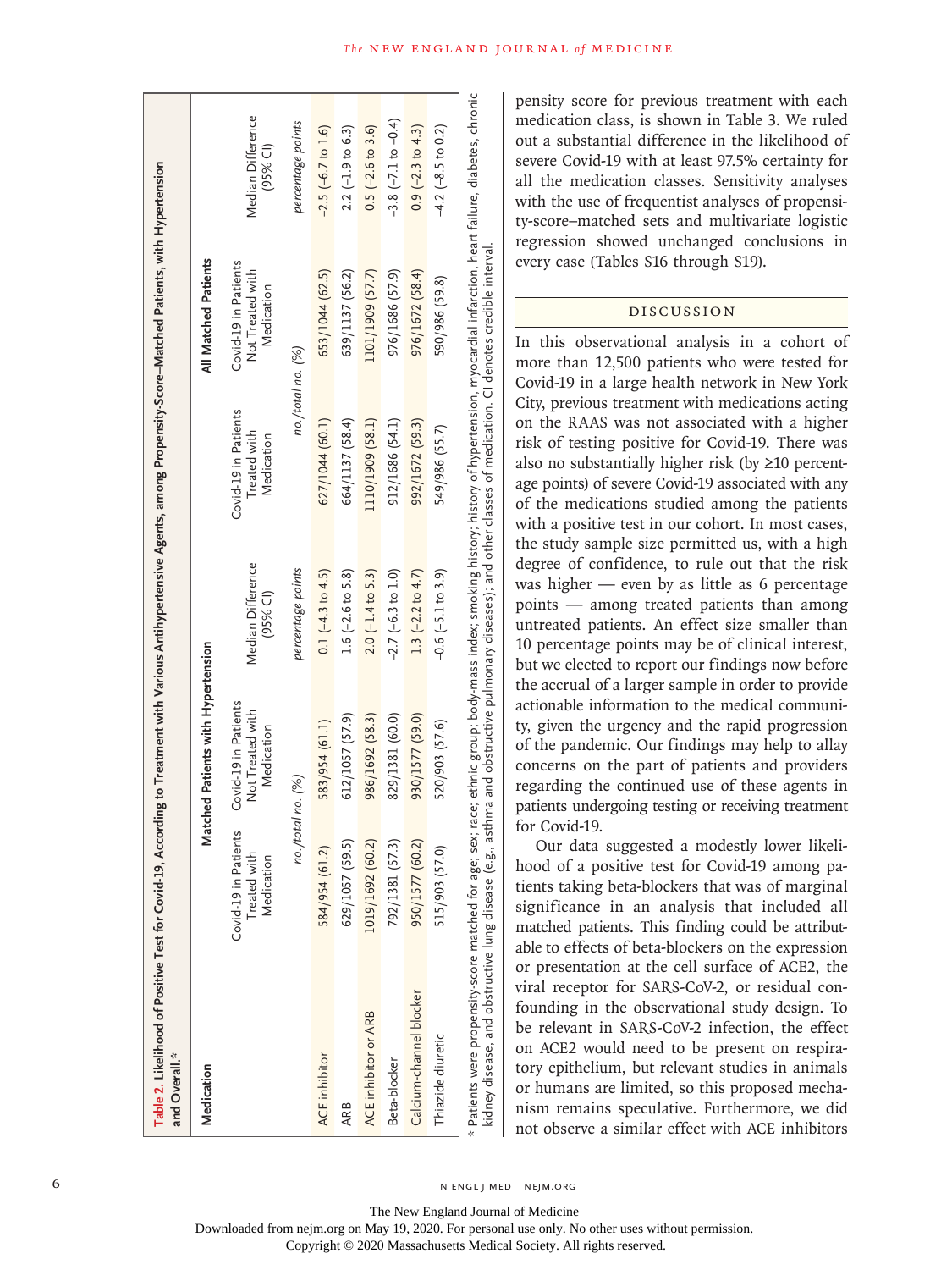or ARBs, which would be expected to have similar effects on ACE2. Because beta-blockers, ACE inhibitors, and ARBs act at different points in the RAAS, their effects on the risk of Covid-19 or the severity of Covid-19 could potentially differ. Our observation of a lack of association between beta-blocker use and the likelihood of severe Covid-19 argues against an antiviral effect.

Two small studies have shown consistent find ings regarding the association between cardiac medications and Covid-19. In a multisite database study that included 78 patients with hypertension who were 65 years of age or older in China, there was no association between previous treatment with any cardiovascular medication class and se vere Covid-19, but the risk of severe Covid-19 was lower in a subgroup of 46 patients who had received previous treatment with an ARB than among patients who had not received any of the five drug classes assessed in our study.<sup>19</sup> A single-center study from China showed no signifi cant difference in the likelihood of severe illness related to treatment with ACE inhibitors or ARBs in 42 patients.<sup>20</sup>

A limitation of our study is that variations in the diagnostic characteristics for the Covid-19 testing methods that were used in our cohort may have led to misclassification of Covid-19 status. The true sensitivity of testing remains unknown. Some patients in the cohort underwent multiple tests, which increased the likelihood of identifying disease. At this time, many persons with possible Covid-19 in New York City and elsewhere are not tested, particularly those who are not hospi talized. Thus, our study may include an overes timation of the proportion of cases of severe Covid-19. That said, it is unlikely that reduced access to testing would add systematic bias in as sessment of the relation between use of antihypertensive medications and Covid-19.

There are several other caveats to consider in interpretation of our analysis. Ascertainment of medication use from the electronic health record may not reflect actual drug exposure. We did not account for socioeconomic status, insurance, or health care access in propensity scores. Howev er, the medication classes that we studied are available as generic drugs, including within the New York City public hospital system, which serves a largely indigent population. Despite pro pensity-score matching, there may be additional unmeasured confounders affecting our results.

| with Hypertension and Overall.*                                                                                                             |                                                           |                                                               |                                 |                                                           |                                                               |                               |
|---------------------------------------------------------------------------------------------------------------------------------------------|-----------------------------------------------------------|---------------------------------------------------------------|---------------------------------|-----------------------------------------------------------|---------------------------------------------------------------|-------------------------------|
| Medication                                                                                                                                  |                                                           | Matched Patients with Hypertension                            |                                 |                                                           | All Matched Patients                                          |                               |
|                                                                                                                                             | Patients Treated with<br>Severe Covid-19 in<br>Medication | Patients Not Treated with<br>Severe Covid-19 in<br>Medication | Median Difference<br>$(95%$ CI) | Patients Treated with<br>Severe Covid-19 in<br>Medication | Patients Not Treated with<br>Severe Covid-19 in<br>Medication | Median Difference<br>(95% Cl) |
|                                                                                                                                             |                                                           | $0.$ /total no. $(%)$                                         | percentage points               |                                                           | no./total no. (%)                                             | percentage points             |
| <b>ACE</b> inhibitor                                                                                                                        | 139/584 (23.8)                                            | 158/583 (27.1)                                                | $-3.3$ $(-8.2$ to 1.7)          | 150/627 (23.9)                                            | 169/653 (25.9)                                                | $-1.9$ ( $-6.6$ to $2.8$ )    |
| <b>ARB</b>                                                                                                                                  | 161/629 (25.6)                                            | 156/612 (25.5)                                                | $0.1 (-4.8 to 4.9)$             | 162/664 (24.4)                                            | 165/639 (25.8)                                                | $-1.4$ ( $-6.1$ to 3.3)       |
| ACE inhibitor or ARB                                                                                                                        | 252/1019 (24.7                                            | 249/986 (25.3)                                                | $-0.5$ ( $-4.3$ to 3.2)         | 275/1110 (24.8)                                           | 274/1101 (24.9)                                               | $-0.1$ $(-3.7$ to 3.5)        |
| Beta-blocker                                                                                                                                | 210/792 (26.5)                                            | 231/829 (27.9)                                                | $-1.4$ $(-5.7$ to 3.0)          | 230/912 (25.2)                                            | 250/976 (25.6)                                                | $-0.4$ $(-4.3$ to 3.6)        |
| Calcium-channel blocker                                                                                                                     | 253/950 (26.6)                                            | 207/930 (22.3)                                                | 4.4 (0.5 to 8.2)                | 263/992 (26.5)                                            | 235/976 (24.1)                                                | $2.4$ (-1.4 to 6.2)           |
| Thiazide diuretic                                                                                                                           | 116/515(22.5)                                             | 114/520 (21.9)                                                | $0.6 (-4.5 to 5.7)$             | 120/549 (21.9)                                            | 149/590 (25.3)                                                | $-3.4 (-8.3 to 1.6)$          |
| * Severe Covid-19 was defined as admission to the intensive care unit, the use of noninvasive or invasive mechanical ventilation, or death. |                                                           |                                                               |                                 |                                                           |                                                               |                               |

n engl j med nejm.org

The New England Journal of Medicine

**Table 3. Likelihood of Severe Covid-19, According to Treatment with Various Antihypertensive Agents, in Propensity-Score–Matched Patients with a Positive Test for Covid-19,** 

Table 3. Likelihood of Severe Covid-19, According to Treatment with Various Antihypertensive Agents, in Propensity-Score–Matched Patients with a Positive Test for Covid-19,

Downloaded from nejm.org on May 19, 2020. For personal use only. No other uses without permission.

Copyright © 2020 Massachusetts Medical Society. All rights reserved.